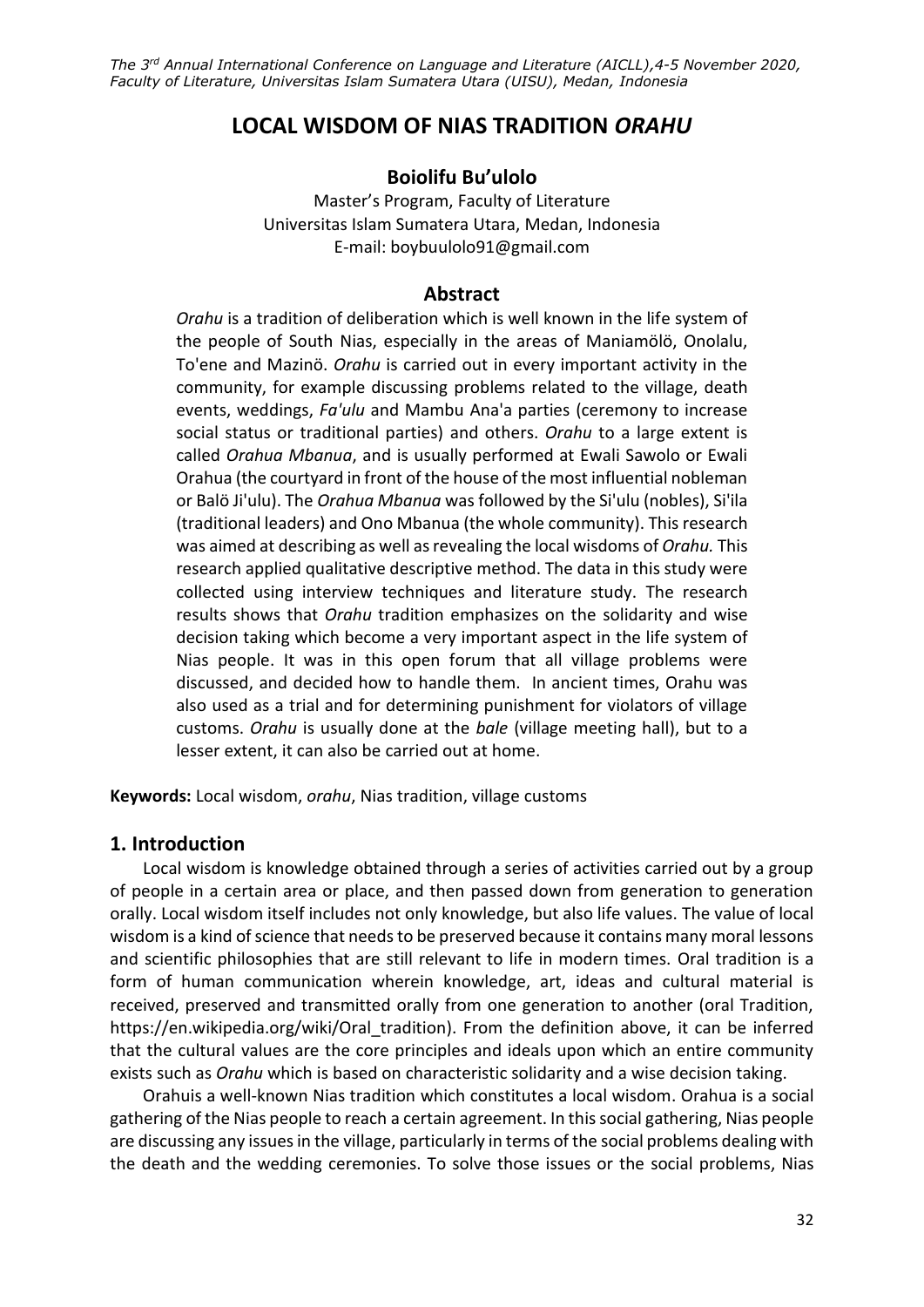people uphold solidarity because they believe that it is difficult for to achieve a wise decision or to carry out such a big ceremony alone. The different perception to handle the issues regarding village and social problems such as the wedding and the death ceremonies will be undertaken in *Orahu* tradition, which constitute a meeting to unite the point of view. Orahu is a Nias tradition which has been undertaken for generations since long time ago. Thus it has become a local wisdom that must be preserved. It is the indigenous wisdom or knowledge of a society derived from the noble value of cultural traditions to govern the life order of society (Sibarani, 2014. 113).

Orahu begins by calling the Si'ulu (nobles), Si'ila (traditional leaders) and Ono Mbanua (the whole community) to gather. Then Balö Ji'ila/Ji'ulu (the most influential nobleman in the village) opened the meeting by explaining the main issues to be discussed. After that each person expressed his opinion on the problems. Even though everyone has the opportunity to speak, it is usually the elders who are experienced to do so.

People who speak in *Orahu* are called *Sorahu*. *Sorahu*, to speak in Orahu, must have good oratory skills. Besides, in delivering the idea or insight, *Sorahu* usually does not go straight to the point, sometimes they use proverbs, or saying or ancient parables, and intonation games of sentences. When speaking in *Orahu*, one will direct one's speech to a single person who is called *Sanema Li Orahua* or *Sanema Orahua*. This *Sanema Li Orahua* will answer every word, with a long shout of 'Eeeee', 'Ya'iya', 'Ya'iya Hö' or Ya'iya Wa Hö '. To end his conversation, *Sorahu* usually says 'Li gu hö!' which can be interpreted as: that's all my speech.

*Orahu* ends with a summary of the results of the deliberations spoken by *Balö Ji'ila*. He then does a *Hugö* (shout that ends *orahu*) which the whole community answered with shouts of 'Huuuu, Yaiya, Heeeeee' which signifies the approval of all participants. Every wise decision taking is not in the written forms so each participant must be able to interpret all the utterances.

This research is carried out to describe as well as to reveal the local wisdom of *Orahu* through interpreting the cultural meanings in the social gathering to decide a certain agreement. It is seen that the significant point of local wisdom covered in *Orahu* is solidarity and a wise decision making.

#### **2. Literature Review**

#### **2.1 Local Wisdom**

Local wisdom is the presence of a unique cultural form, which contains the values, or local wisdom serving as a means of nurturing and developing a good life in a collective group. Local wisdom can be found in any culture traditions of one's ethnic or place. Manugeren (2017) states that local wisdom is a set of ideas or polices based on the values of virtues found in a community and often applied, believed to be the guidance of life, and handed down from time to time. In other words, it may become the society fundamental characteristic to guide their habits. They need wisdom to be wisely in community process life to achieve their own goal by implementation of knowledge. Classically, wisdom was defined as a quality concerned with making sound judgments to stay out of trouble and live the good life (David J. Pauleen. 3:2017). The local knowledge is related to the people's indigenous understanding that the local people use to overcome their social problems.

A social causes problem that influences a considerable number of individuals within a society. It is often the consequence of factors extending beyond an individual's control, and is the source of a conflicting opinion on the grounds of what is perceived as a morally just personal life or societal order. Sternberg's in (Pauleen, 2017: 3) said that the balance theory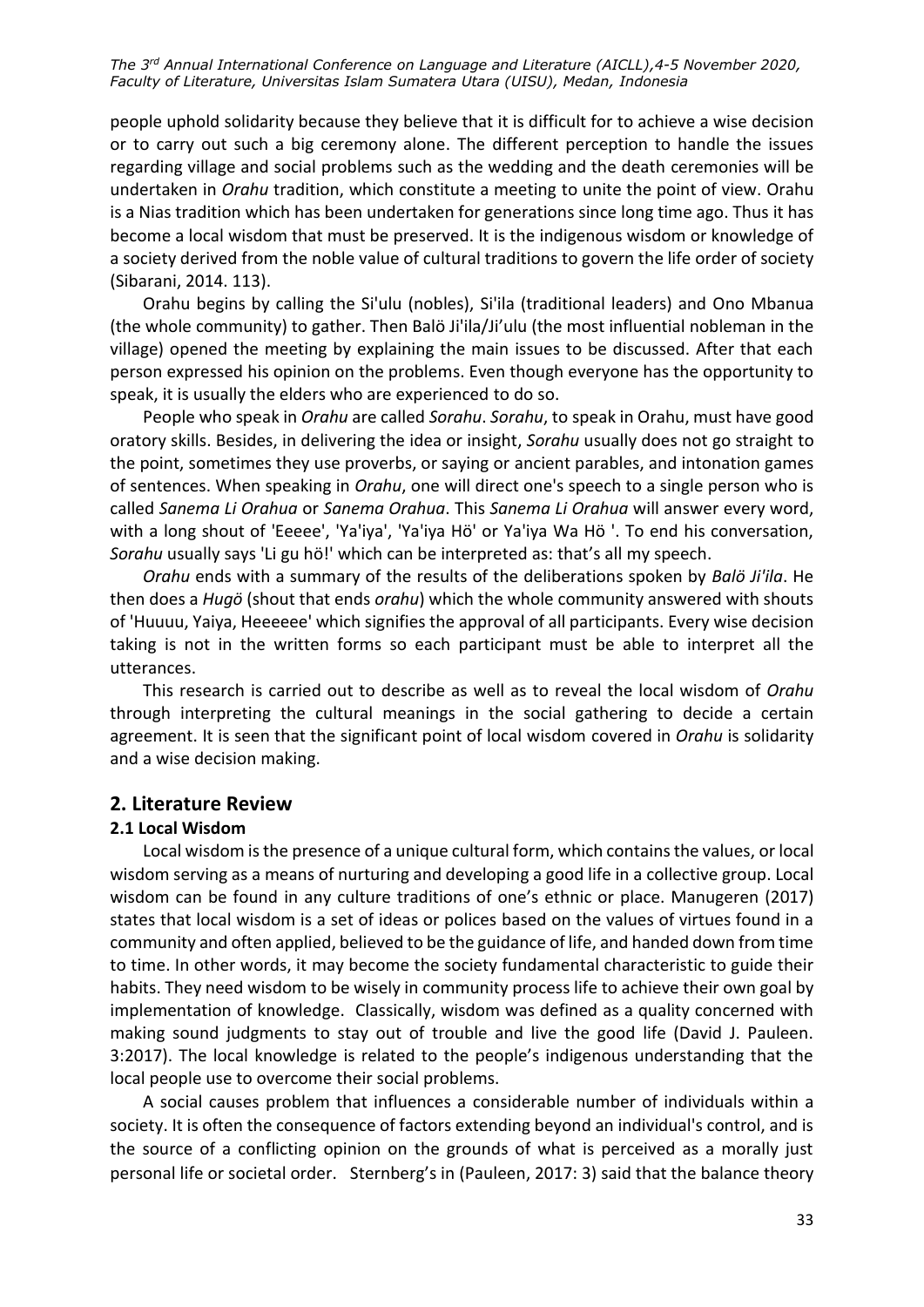suggests that wisdom is a value-mediated use of intelligence and experience to achieve the common good through a balance among intra-, inter-, and extra-personal interests over both the short and long term, to reach a balance among adapting to, shaping of the existing, or selecting a new environment.

*Orahu* is an interaction among a diversity of individuals of all abilities in small, medium and large groups for social and community in certain purposes. Local wisdom can be local knowledge, local skills, local intelligence, local resources, local social processes, local norms, and local customs. Substantially, local wisdom is the values and cultural norms to organize the social life. The values and norms that are believed to be true become the reference for the daily behavior of the local people (Sibarani. 3:2018).

As cultural product from local wisdom we may understand it from our deep interpretation. cultural product, cultural traditions contain many things concerning the life of its community, such as the value system, beliefs and religions, social rules, work ethics, even the way in which social dynamics takes place (Sibarani. 3:2018). The essential of orahu is oral tradition.

## **2.2 Solidarity**

Without social gathering, there would not be solidarity, and as consequence, there is no living in community. Why commit the social gathering in community is to unity or agreement of feeling or action, especially among individuals with a common interest; mutual support within a group. In Orahu, social gathering, has the terminology about solidarity is *Fa'asaradõdõ*, it means by gathering we can face all the problems by togetherness. The traditions have identified five forms of social solidarity, pertaining to mechanical, organic, distributive, inclusive, and dialogic ones( Stephen Kan Ma. 147:2010). The aim of solidarity is to keep social harmony and to achieve common interest. It expands the original, functionalist typology, which differentiates mechanical solidarity and organic solidarity (Durkheim1893). Mechanical solidarity is the sharing of ideas, beliefs, values, norms, and teachings among people to reach a consensus. It has a long history, probably salient in feudal or traditional societies, through the preaching of religion, education, family sanctioning, and other means of socialization. The sharing of norms in mechanical solidarity in effect creates a culture for people that becomes institutionalized and enduring.

## **2.3 Wise Decision Taking**

Life requires that we make wise decisions, to ensure that our lives are happier and that we can have peace of mind. Making a wise decision means fully utilizing all of information processing. It should also be evident in the way we act when we are faced with a complex, in life. How do we make a decision when there are no clear guidelines or procedures and where the outcome is uncertain or known. A wise decision ought to be recognized by general consensus to be wise, and by implication to bring about the most benefit to self, others, and more broadly the common social good. Whenever we face a decision, we need to begin by framing. Decision theory is the study of principles and algorithms use for making decision. This is achieved by identifying values, uncertainties and other things that might influence the decision. (Maryam Temitayo Ahmed, Habeeb Omotunde. 51: 2012). All the decision making they called Fondrakhe which regulates all aspects of life.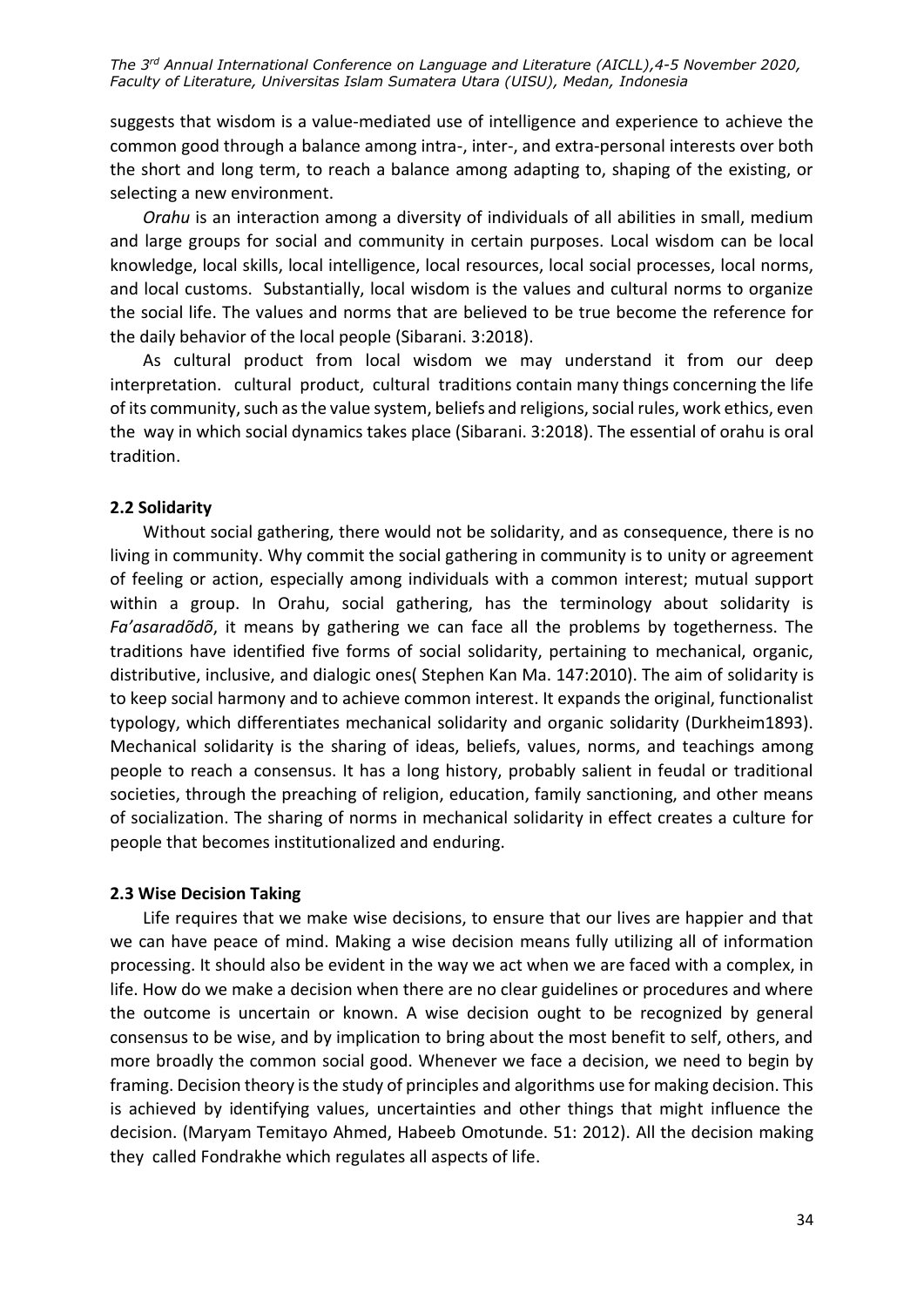## **3. Research Method**

This research is qualitative descriptive, in which the researcher focuses on the characteristics of Orahu. As a qualitative research, it conducted methods of data collection which was obtained from deep interview of Nias people living in Medan and understanding the Orahu in Nias society by recording technique.

The descriptive method applied was Miles and Huberman's qualitative analysis procedures. After collecting data, there are three activities in qualitative analysis, namely data condensation, data display, and conclusion drawing/verification. (Miles and Huberman, Sibarani, 6: 2018).

The analytical model used is a model of local wisdom values, especially for drawing conclusions and verification to analyze the forms that contain the text about the characteristics as well as procedures of *Orahu*.

### **4. Result and Discussion**

The people of Nias prioritize attitudes and actions with the so-called *fabanasa* (spirit of cooperation) and *falulusa* (mutual cooperation), guarding their hearts, being full of love, and considerate. The traditional houses of the Nias people are built in a row and in the middle there is a hallway that connects the houses so that there are no dividers, this is deliberately made to maintain communication between families. The basis of the construction of this house is *fabanasa* and *falulusa.* Nias society upholds high solidarity of *fabanuasa* (spirit of cooperation) and *fahasaradõdõ'* (unity), while wise decision taking is *Angetula* which they write it on the *Fondrakhõ*. *Fondrakhõ* is a customary law that is obeyed and carried out by the Nias tribal people who are grouped in villages or commonly called *ori*. In Nias community structure, the *Fondrakhõ* differs operationally between regions for territorial and situational reasons. Nevertheless the *Fondrakhõ* of each of these areas basically express the same values.

*Orahu* is one of leadership values that should be considered by Nias ethnicity to be a leader because a leader should be able to give good solution to any problems in the society. Therefore, *Orahu* fuctions as a symbol of unifier in Nias society. Furthermore, orahu is one among other potential characteristics to develop the region (Laia, Asaaro & Darwin. 2019).

## **4.1 Orahu as Solidarity Characteristics of** *Fabanuasa* **(Spirit of Cooperation) and** *Fatalifuso* **(Brotherhood)**

Solidarity is a necessity for every society or social group. Society will still exist if the social group has a sense of solidarity among its members. In the book The Theory of Classical and Modern Sociology (1994) by Doyle Paul Johnson, solidarity refers to a relationship between individuals and/or groups based on shared morals and beliefs, as well as shared emotional experiences. It holds solidarity, namely unity, friendship, mutual trust that arises as a result of shared responsibility and common interests among its members. The sociologist Emile Durkheim also clarified the notion of solidarity. Solidarity is a feeling of mutual trust between members in a group or community. If people trust each other then they will form friendships, mutual respect, driven to be responsible and pay attention to common interests.

*Orahu* tradition in Nias community can be carried out well because Nias people have the characteristic of being familiar. This characteristic is well known in Nias society. The word *fabanasa* comes from the language *banua* which means village, so *fabanasa* refers to one room, one homeland, while *fatalifuso* means brotherhood and *falulu* mutual cooperation. So fatalifuso and falulu mean one mission or one heart to deal with various problems that exist in the village, especially social problems which include marriage ceremonies and death. This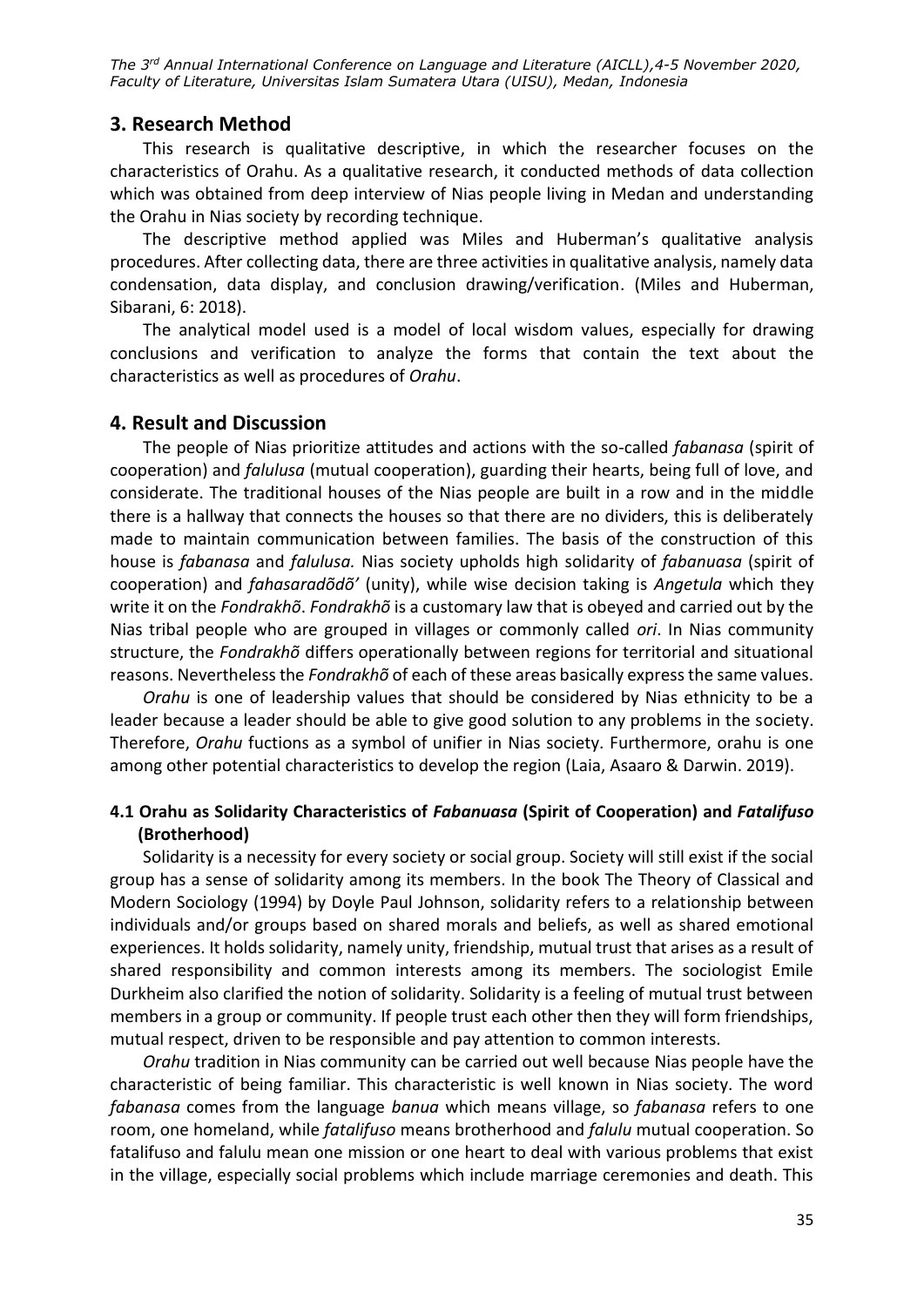principle is also in line with the proverb that is popular in the Nias tribe, namely "Öndröravabanuas, kiri-kirimbambatö" which means "upholding the principle of defending and protecting the name of the village". In other words, this shows that there is a greater sense of patriotism in the household than in the family. *Orahu* tradition is a tradition that can still be found in Nias society, however the concept of the characteristics of *Fabanasa* and *Fatalifuso* is currently starting to fade in Nias society because many people have worked together but the ultimate goal is not for the common interest but to fulfill individual needs and activity paths, seek input from others, and contribute to individual results.

The wise words *Noro niluivahea, noroniluluivaosotafafŏfŏnaenautafaheanaasolo* is wise words in solidarity inspiration which means 'the load should be carried-out together, the heaviness should be brought together, we put the problems on the shoulder together if it is big, we carry the burden together if it is big'. In order the heavy burden (*noro*) can be carried, it should be put on the shoulder together (*niluluivahea*), or lifted together (*niluluivaoso*). If the burden is long, it must be placed on the shoulder together and if it is big (*asolo*), it should be lifted together'. This local wisdom teaches us that heavy work can only be solved when it is done together. To lift heavy loads or face major problems in society, people need to think together and find ways or strategies for wise decision making.

#### **4.2 Orahu as Wise Decision Taking Characteristic** *Fondrakhe*

The people of Nias are people who are still actively living according to the norms and practices of indigenous cultures. Wise decision-making is a well-known feature of Nias society, and this is called *Fondrakhe*. In Orahu wise decision-making is actually done by Siu'lu and Si'ila. This wise decision making also depends on the issue at hand. Their wise decision-making was known as *Fondrakhe*. *Fondrakhe* binds the Nias people to remain in an order of goodness and decency, because the decisions made are the result of the discussions that have been carried out.

### **5. Conclusion**

Orahu is very important to build up the solidarity and a wise decision taking in Nias society. Orahu was carried out from generations and continues to this day. Based on the study, Orahua has the characteristics of Fabanasa, Fatalifuso, and Fondrakhe. Orahu is very reasonable to be maintained considering the cultural values contained in it. Orahu,social gathering in certain agreement, is used as a powerful way to maintain the social harmony life. Therefore it is very appropriate if this tradition continues to be carried out so that the social life process become harmony.

### **References**

- Manugeren, M. (2017).*Local Wisdom in Hindu Tamil Ethnic Wedding Tradition in Medan.* International Journal of Research in Humanities & Soc. Sciences. Post-Graduate Department of Linguistics. Faculty of Social Sciences, University of Sumatera Utara, Medan, Indonesia. Published by Online International, Reviewed & Indexed Monthly Journal. www.raijmr.com/ijrhs-vol-5-issue-07-july-2017/. Date accessed: 25/4/2019)
- Laia, Asaaro & Darwin. (2019). Survey tentang Nilai-Nilai Kepemimpinan Etnis Nias. *Jurnal Teknik, Kesehatan dan Ilmu Sosial. Vol. 1(1) Pg. 63-69,* Retrieved from: [http://e](http://e-journal.sari-mutiara.ac.id/index.php/tekesnos/article/view/979/816)[journal.sari-mutiara.ac.id/index.php/tekesnos/article/view/979/816.](http://e-journal.sari-mutiara.ac.id/index.php/tekesnos/article/view/979/816) Date Accessed: 14 June 2020.